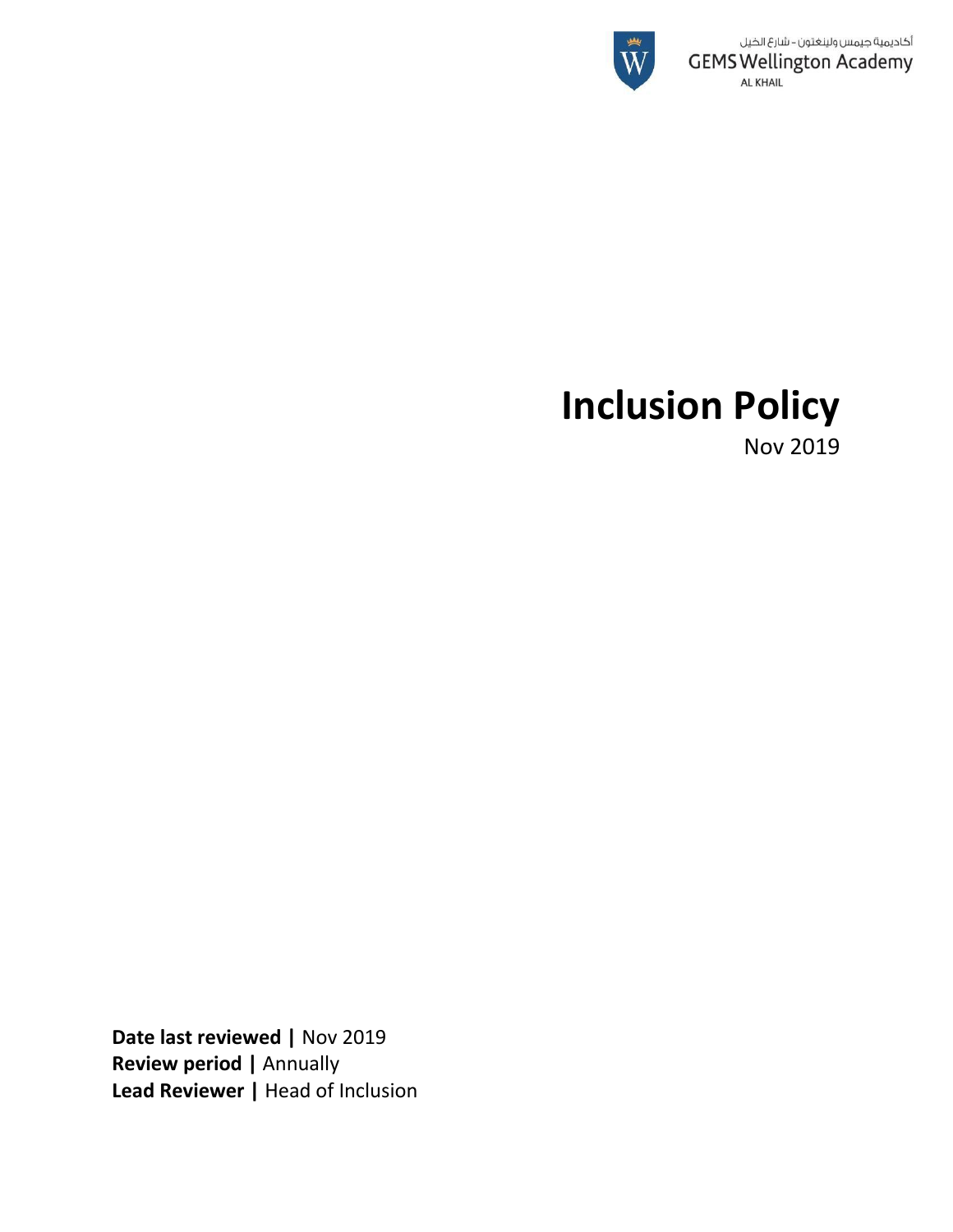

# **Inclusion Policy**

# **Purpose**

We are committed to giving all of our students every opportunity to achieve the highest of standards. This policy will ensure that this happens for all students in our school, regardless of age, gender, ethnicity, attainment, ability or background.

The purpose of this policy is to help to ensure that we recognise and support the needs of those students in our Academy who have been identified as having additional learning or behavioural needs and to ensure that adjustments are made to the curriculum to meet their particular needs.

# **Aims and objectives**

We are an inclusive school. This means that equality of opportunity must be a reality for all our students. We make this a reality through the attention that we pay to the different groups of students in our school:

- Students with special educational needs and disabilities including emotional and behaviour support.
- ELL learners
- **•** Emirati Students
- Gifted and Talented students
- Girls and boys
- Minority ethnic and faith groups
- Students with medical needs

Wellington Academy aims to:

- To ensure that all students have access to a broad and balanced curriculum
- To provide a differentiated curriculum appropriate to the individual's needs and ability
- To ensure the rapid and effective identification of all students requiring SEN provision as early as possible on entry to our school
- To ensure that Determined/ELL students take as full a part as possible in all school activities
- To ensure that parents/carers of Determined/ELL students are kept fully informed of their child's progress and attainment
- To ensure that Determined/ELL students are as involved as possible, in decisions affecting their future Determined/ELL provision
- Ensure sibling priority for admission for Determined students

We know that many students will have special educational needs at some time during their Academy life. At GEMS Wellington Academy we recognise that appropriate support and intervention, through the implementation of this policy, will enable all students to experience and enjoy positive achievement.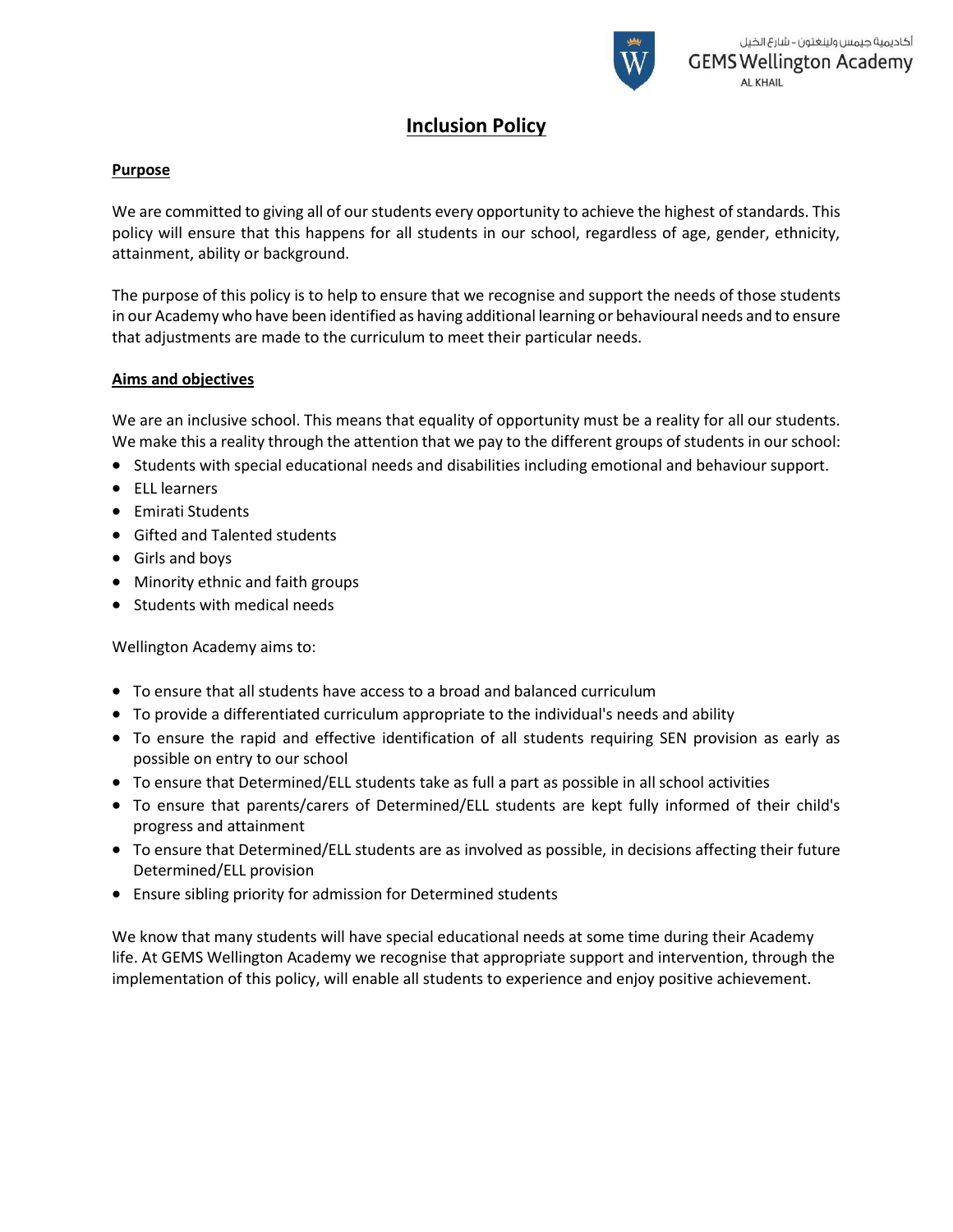

# **PROCEDURES**

# **DEFINITION OF SPECIAL EDUCATIONAL NEED and Disability (Determined)**

A need which occurs when a student identified with an impairment requires the school to make specific modifications or provide specific supports to prevent, remove or reduce any potential disability from occurring and to ensure that the student can access education on an equitable basis and within a common learning environment with same aged peers.

# **CATEGORIES OF SPECIAL EDUCATIONAL NEED**

In line with the UAE Ministry of Education, we recognise the following categories of special educational need:

- Intellectual Disability
- Multiple Disabilities
- Developmental Delay
- Communication Disorders
	- Attention Deficit Hyperactivity Disorder (ADHD)
- Physical disability:
	- Physical Disability (PD) a disability that impacts on the student's ability to carry out everyday tasks.
- Acute Medical Conditions or Health Related Disability:
	- Medical conditions that may lead to an associated "special need". These conditions may be temporary but are more likely to be ongoing and include illness such as cancer and epilepsy.
- Speech and Language Disorders (S & L)
	- Expressive language disorder
	- Receptive language disorder
	- Global language disorder
- Communication and Interaction Disorders
	- Autistic Spectrum Disorders (ASD)
- Specific Learning Difficulties
	- Dyslexia reading
	- Dysgraphia writing/spelling
	- Dyscalculia using number
	- Dyspraxia fine and gross motor skills
- Psycho emotional Disorders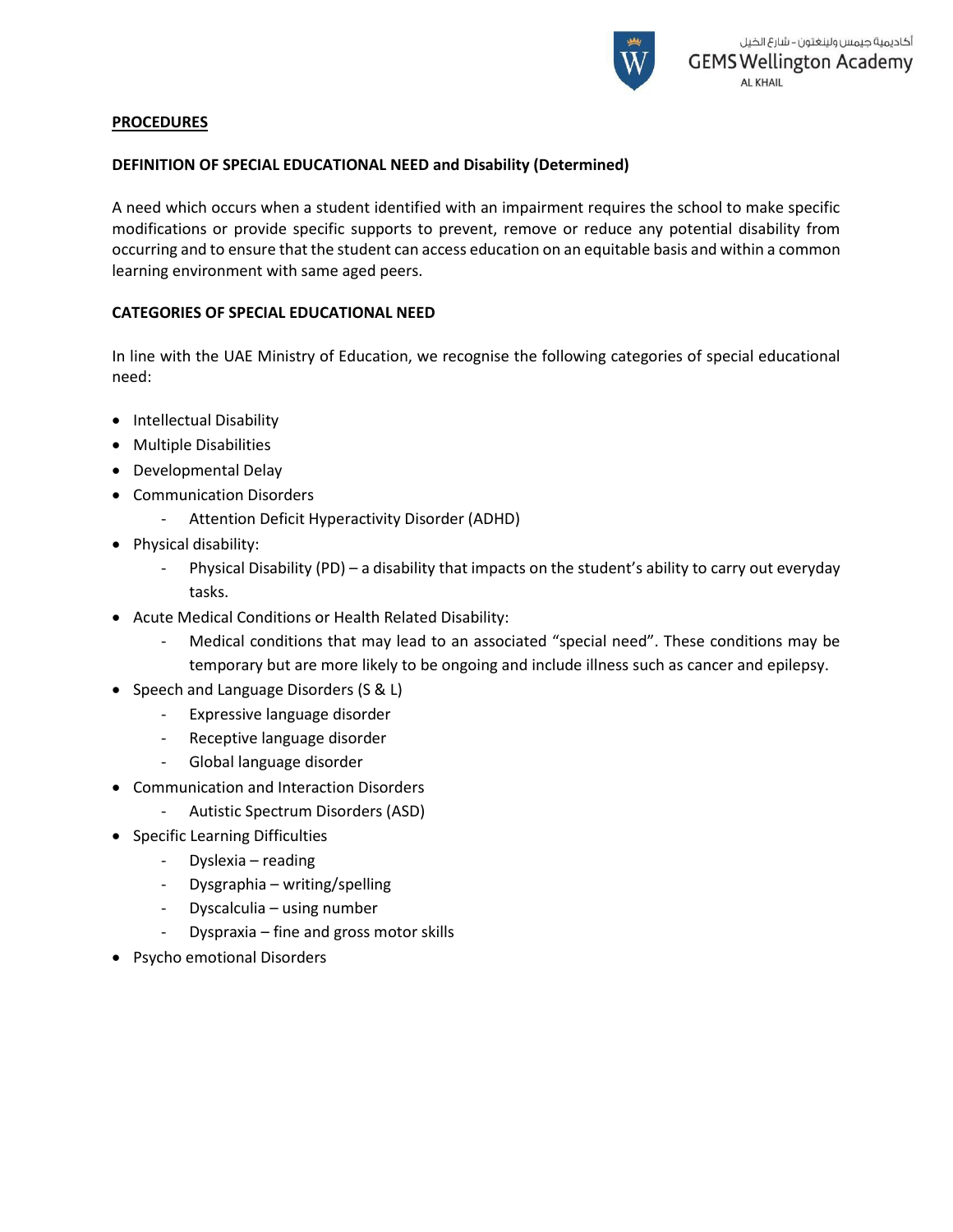

# **ENGLISH LANGUAGE LEARNER GRADUATED DEFINITION**

#### **NATIVE ENGLISH SPEAKER**

A Native English Speaker refers to someone who has learned and used English from early childhood. It does not necessarily mean that it is the speaker's only language, but it means it is and has been the primary means of concept formation and communication.

#### **BILNGUAL**

Bilingual - Using or able to use two languages, especially with equal or nearly equal fluency.

# **ENGLISH LANGUAGE LEARNER (ELL)**

English language learners are students who are unable to communicate fluently or learn effectively in English, who often come from non-English-speaking homes and backgrounds, and who typically require specialized or modified instruction in the English language. Generally speaking, English-language learners do not have the English-language ability needed to participate fully in society or achieve their full academic potential in schools and [learning environments](http://edglossary.org/learning-environment/) in which instruction is delivered largely or entirely in English.

# **IDENTIFICATION OF STUDENTS WITH SPECIAL EDUCATIONAL AND LANGUAGE LEARNING NEEDS**

It is important that a student's special educational needs are identified as early as possible so that the appropriate provision can be put in place. Students can be referred to the Inclusion Team on entry or at any point during their education.

# **On Entry**

On application, the following measures are used to help assess level of individual need and to ensure that the appropriate provision can be made for each student.

- Parent/Carers are asked to disclose any special educational need that has been previously identified.
- Each student's application needs to be accompanied by previous academic reports, transfer certificates and any previous medical/psychological assessments that are relevant to the application including previous Provision Plans and Individual Education Plans.
- Students who are not coming from the British Curriculum, from Year 1 upwards are asked to complete a standardised Literacy and Numeracy assessment. Students from Year 5 upwards who are from a British curriculum School sit CAT4 assessments.
- Before entry to the Foundation Stage students are invited to a 'Stay and Play' session and observed by staff and discussions with parents take place during the session.

If any of these measures indicate that the student may have an additional need, the application is referred to the Head of the Inclusion or SENCO for individual consideration. Students will be assessed using a range of appropriate assessments from the SEN Toolkit to ascertain their current working level and identify any additional needs. A decision will then be made using the Level System as to the level of need and the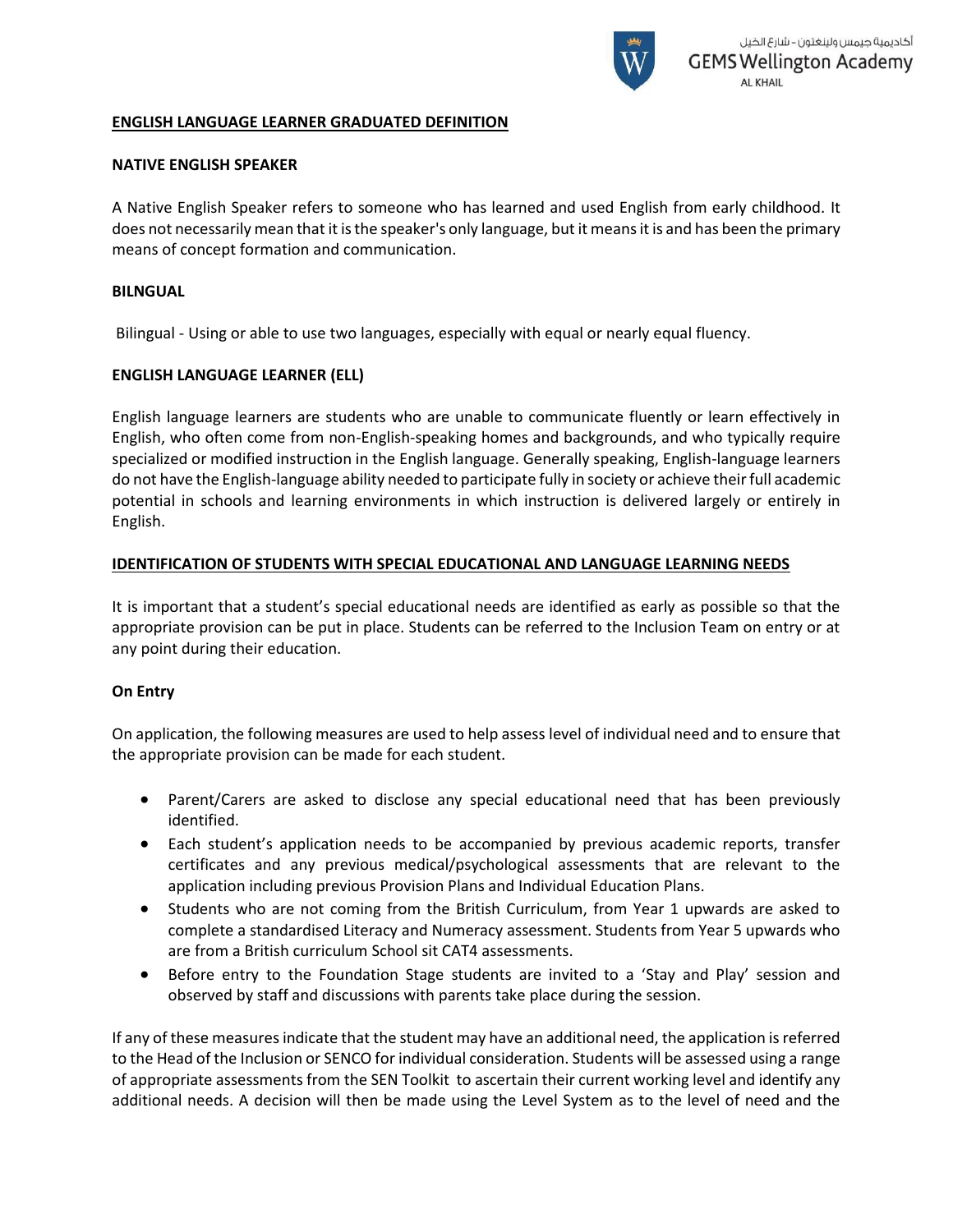

provision that needs to be put into place. Parents will be part of this process and will be consulted with closely at this stage.

#### **Identification of Enrolled Students**

For students already enrolled in our school, the following is taken into consideration;

 Data gathered from the WEK **Standardised Tests.** These tests will include entrance assessments alongside other standardised tests such as the Cognitive Ability Tests (CATs). Students with a standardised score of 85 or less in any of these tests, will be referred to the Inclusion Team for further assessment and identification of need.

**Benchmark testing** – all students undergo benchmark testing on entry which will identify British National Curriculum levels. Students working significantly below age-related norms may be referred to the Inclusion Team if the class or subject teachers are concerned that this is related to a specific or general need.

**On-going Assessments** - As the students continue through school, regular testing will assess progress. Students struggling to make expected progress may be referred to the Inclusion Team if the class or subject teachers are concerned that this is related to a specific or general need. Further assessments will be completed by the Inclusion Team and parents will be contacted when a change of provision or Level is recommended.

**Specific concerns** - a student may be referred by teachers or parents if specific concerns are raised that the Inclusion Team may be able to address.

#### **ASSESSMENT**

Once a referral has been made, the student will be assessed by a member of the Inclusion Team to ascertain need. The assessment may comprise of several different elements, but is likely to include;

- Seeking the viewpoint of the student.
- Seeking and coordinating feedback from teachers across the curriculum to identify common difficulties and/or strategies that have proved effective with this student.
- Discussions with parents on historical and current difficulties the student may be experiencing and permission is sought.
- Discussions with Form Tutors/Class teachers and any other appropriate professionals.
- Standardised tests to assess current levels against national norms.
- Observations and advice from internal or external specialist staff.

It may be appropriate to seek advice from external agencies that could help give a clearer picture of the student's needs. This may include a request for a full educational assessment from a suitably qualified professional.

Once the assessment has been completed, the Head of Inclusion or SENCO will collate and assess the information to decide if further action needs to be taken. If the student is considered to have a need that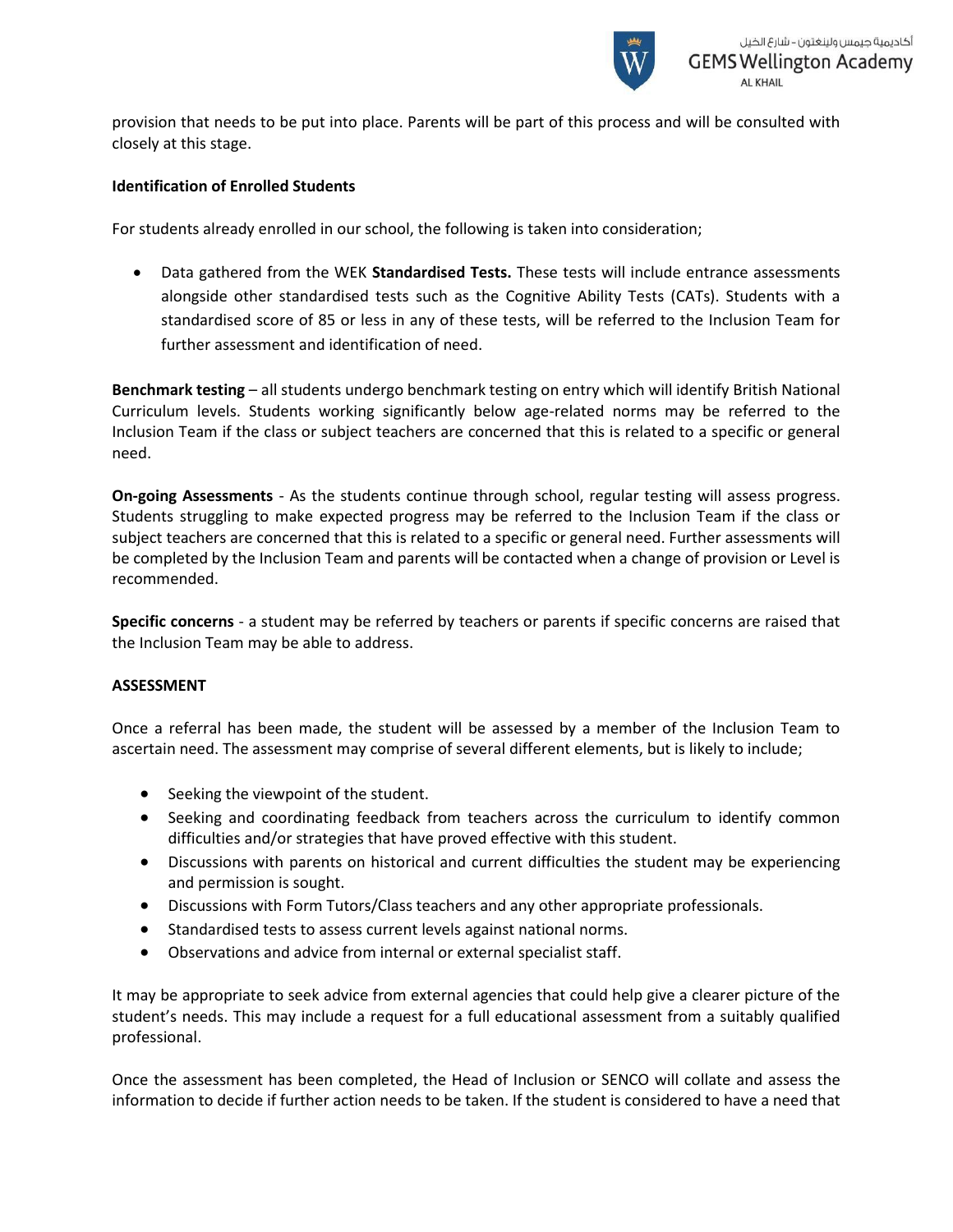

necessitates additional provision, in or out of the classroom, the Head of Inclusion or SENCO will meet with the student, parents and associated professionals to plan for provision in the Referral Review Meeting.

# **ACCESS ARRANGEMENTS**

Please see separate policy on Access Arrangements

#### **LEVEL OF PROVISION**

To ensure that the correct level of support is put in place for the students at WEK, we use the graduated 'Level System' of Provision. Students with additional needs will be classified as needing support at either Level 1, 2 or 3.

#### **The Level System**

#### **Level One**

Every teacher is expected to differentiate the learning in their classroom to meet the needs of all students. For most students the high-quality differentiated teaching in the classroom will be sufficient and help them address any additional needs that they may have. These students will be placed on a Level 1 Monitoring on the Inclusion register.

They will be closely monitored by the class and subject teachers/Form Tutors to ensure that they are making good progress.

#### **Level Two**

Some students will need additional support in order to make progress or overcome a particular barrier to learning. This support may only need to be short term and/or in specific areas such as literacy, numeracy or areas of social and emotional understanding.

Students needing short-term or specific intervention will move to Level 2 level of provision. Level 2 provision involves identifying the individual needs of the student and ensure a programme of intervention is delivered to target these needs where this is appropriate. This programme will be monitored by the Inclusion Team in collaboration with the class/subject teachers . Adjustments will be made to ensure progress as necessary. At Level 2, the classroom teacher holds the main responsibility with support from the Inclusion Team. Level 2 students will be included on the Inclusion Register and progress will be monitored by the Class Teacher and the Link Teacher from the Inclusion Team. The Provision map supports and informs this provision.

There is no additional charge to parents for Level 2 provision.

#### **Level Three**

Students needing long-term or intensive support will be moved to Level 3 level of provision. If a student has been assessed as needing Level 3 intervention, this means that our school believes that the student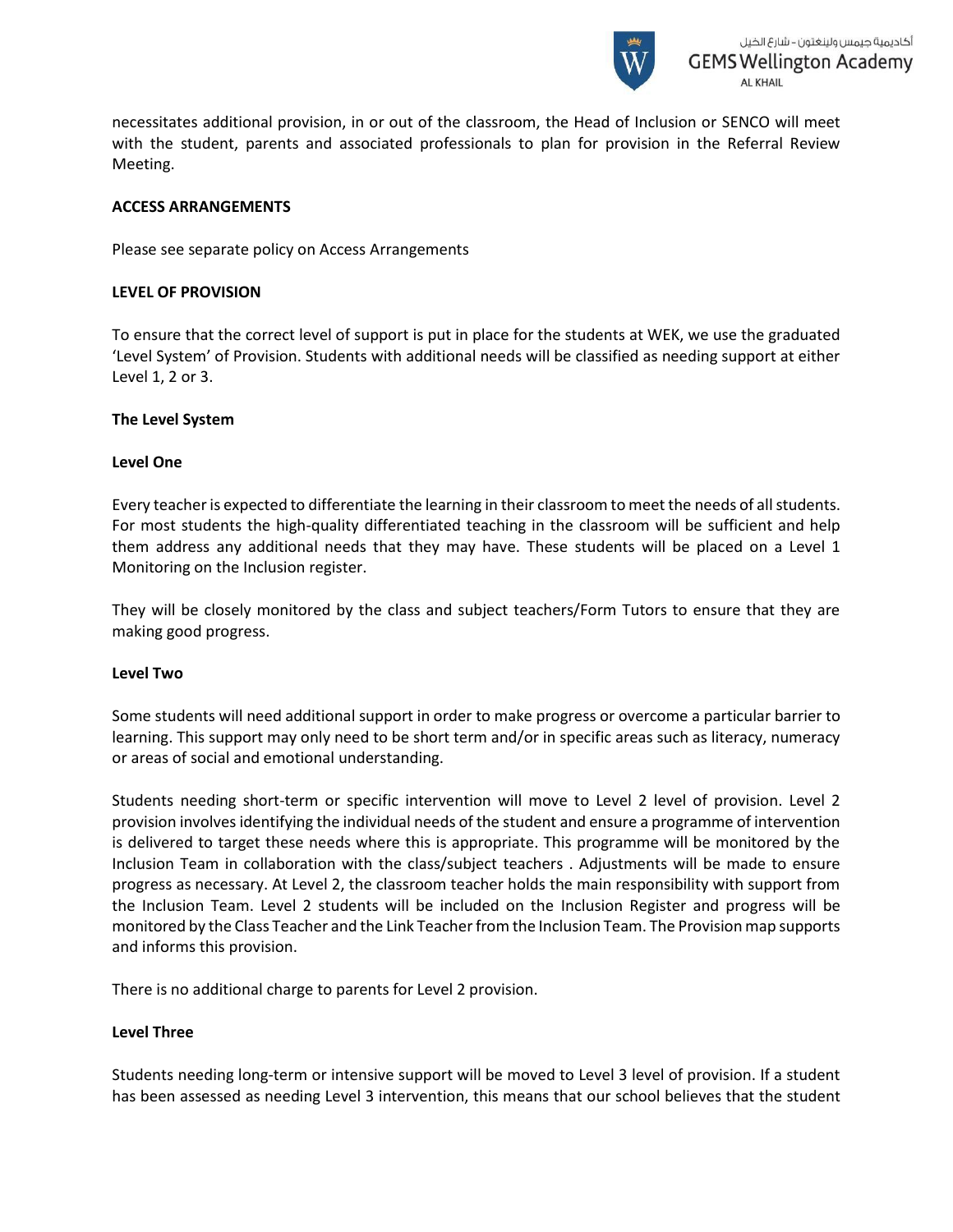

will not make significant progress unless additional provision is made and without this the student is likely to fall further behind his or her peers as the year progresses. At Level 3 responsibility for the student is shared equally between the Class/Form teacher and the Inclusion teacher.

Level 3 provision involves developing an Individual Education Plan for the student that will identify the individual needs of the student and ensure a programme of intervention is delivered to target these needs. This programme will be monitored by the Inclusion team in collaboration with the class/subject teachers and Form Tutor and will be regularly reviewed with parents and students on a termly basis. Adjustments will be made to ensure progress. Level 3 level of support involves the employment of a Learning Support Assistant to support the student.

The format of Level 3 provision will be dependent on the identified needs of the individual student, but is likely to contain the following elements;

- Individual assessment and identification of need
- An Individual Education Plan (to be reviewed at least termly)
- Named Inclusion member of staff to monitor progress and oversee delivery of intervention
- Individualised programme of intervention on key targets.
- Targeted support in class to support learning where needs present a barrier to learning.
- Regular reviews of progress and setting of new targets (formal reviews each term, plus informal reviews as needed)

In addition, the support programme may include;

- group withdrawal classes
- use of ICT based intervention programmes
- involvement of external professionals

Level 3 provision is provided at an additional cost to parents.

# **GIFTED AND TALENTED STUDENTS (G&T)**

The purpose of our 'Gifted and Talented' programme is to ensure that students with exceptional natural gifts are allowed to maximise their potential rather than using their ability to coast through their school experience. The following details describe how we identify, track, support and provide extra-curricular opportunities for our gifted and talented students.

GEMS Wellington Academy identifies 'Gifted and Talented' students in accordance with the KHDA inspection framework.

# **GIFTED AND TALENTED PROVISION (PRIMARY)**

# **Identification**

Students in primary are identified as being 'Gifted or Talented' in numerous ways. Students on the Gifted and Talented register are either known as Eagles (Years 5-6) or Eaglets (FS–Year 4). These names have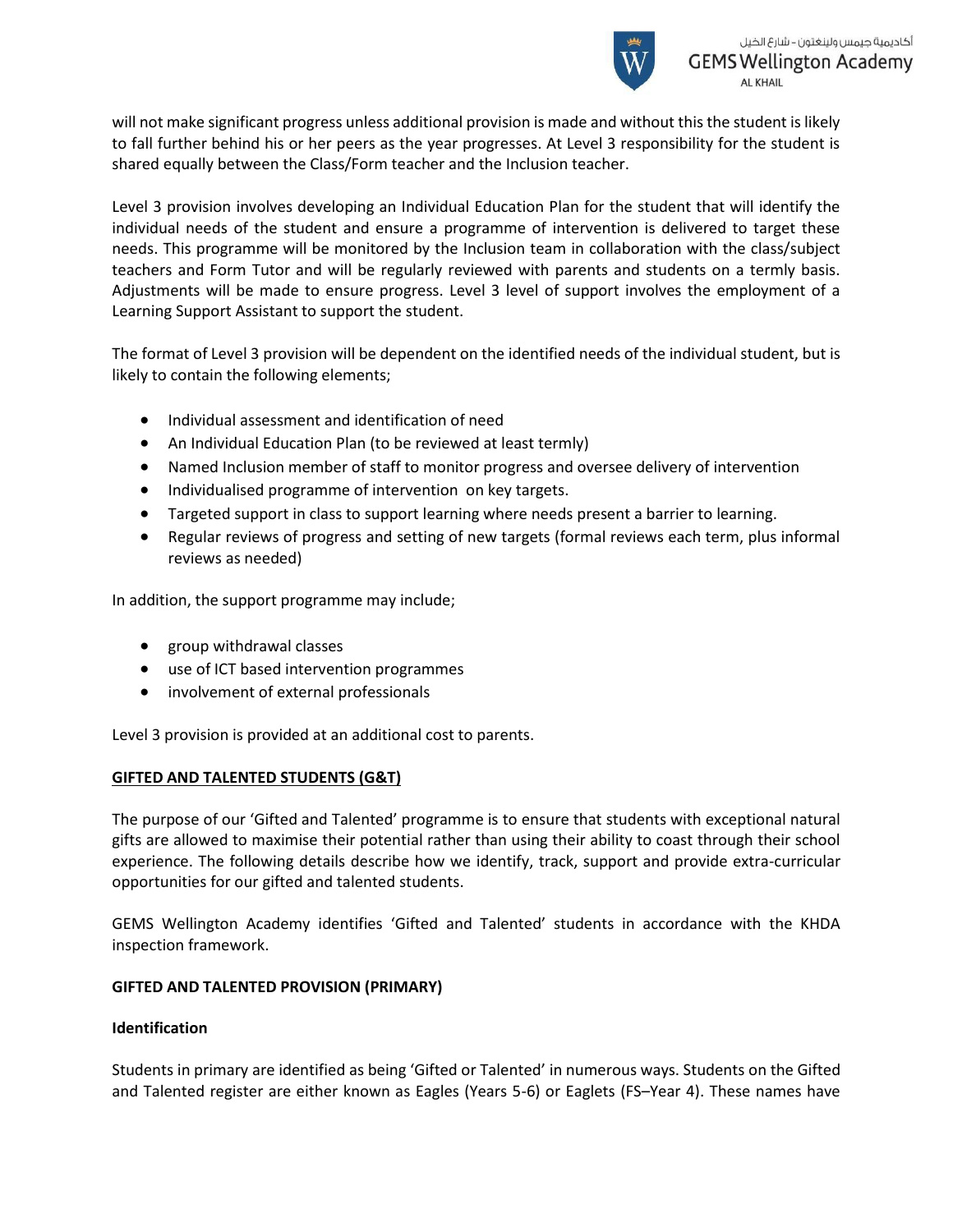

been given to allow students who are 'Gifted and Talented' to not feel more unnecessary stress or pressure.

- $\triangleright$  Teacher Recommendation: Teachers can recommend student Eaglets/Eagles based on daily classroom outcomes and decisions are made based on triangulation of data. This recommendation must be supported with accurate evidence.
- $\triangleright$  CAT4 Scores are used to identify 'Gifted and Talented' students from Years 2 6. Students with a mean CAT4 of 120 across three batteries may be considered 'Gifted'.
- $\triangleright$  Star Math, Star Reading, STAR Early Literacy and GL Progress Tests help identify students who could join the Eaglets/Eagles register, however, this must be supported by a teacher recommendation.
- $\triangleright$  GL Baseline assessments help identify students who could join the Eaglets register in FS2, and again, this must be supported by a teacher recommendation. An average SAS score of 120+ are considered for this.

# **Tracking**

In Primary, our 'Gifted and Talented' students' attainment and progress is tracked using O Track. In depth data analysis takes place at the end of each data capture and individual students can be tracked at any point throughout the year. This analysis is regularly shared with our Executive Leadership Team, Head of Years and Class Teachers, where strengths and areas of development are shared to ensure that these students have the opportunity to maximise their potential.

# **Support and Provision**

'Gifted and Talented Champions' oversee provision in each year-group and aid different phases and subjects in implementing these. The following illustrates the provisions we currently have in place at WEK:

- $\triangleright$  Challenge students in all areas of the WEK Learner Profile, whether this is through questioning or differentiated tasks;
- $\triangleright$  Differentiated planning which includes a 'Challenge' task, which is related to the main task. The task is targeted and tailored for Eaglets/Eagles but, all other students in the class can attempt it as challenge is already part of the WEK Essentials;
- Promote critical thinking skills during questioning through effective use of Blooms Taxonomy;
- $\triangleright$  Eagles and Eaglets are targeted through the Chilli Challenge;
- $\triangleright$  Students who are recognised as Eaglets/Eagles lead group activities;
- $\triangleright$  Provide open-ended tasks which allow children to investigate to find an answer;
- $\triangleright$  Use pupils as Expert Learners, which allows them to become the teacher. This will help students see tasks from a different point of view, enhancing their understanding and reasoning skills.

# **Extra Opportunities**

In addition to our in-classroom provisions provided above, several invite-only ECAs are provided to stretch our 'Gifted and Talented' students outside of the classroom. The 'Gifted and Talented Champion' in Primary is responsible for the creation of these and classroom teachers are involved in the running of these ECAs.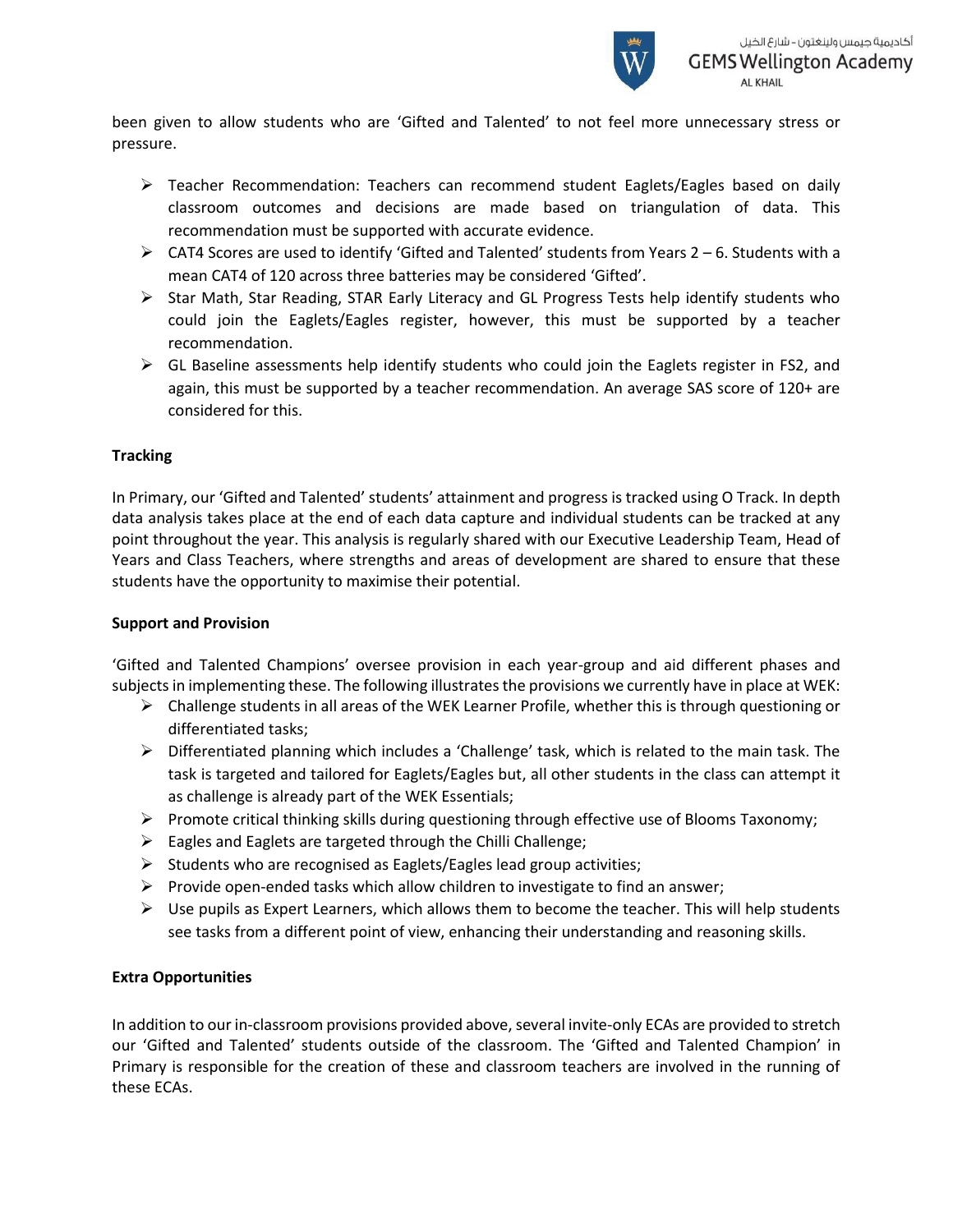

#### **GIFTED AND TALENTED PROVISION (SECONDARY)**

#### **Identification**

'Gifted and Talented' students '*possess untrained and spontaneously expressed exceptional natural ability in one or more domain of human ability'*. At WEK, 'Gifted' students are identified as those who score **a mean SAS of >123 on the CAT4** (KS3 and KS4) or **an average GCSE grade score of >8** (KS5).

'Talented' Students '*have been able to turn their giftedness into exceptional performance'*. At WEK, 'Talented' students are identified as those who **rank in the top 5% of their cohort across all subjects** in their **Key Assessment 1** exams.

#### **Tracking**

Secondary students' attainment and progress are tracked via '*Go 4 Schools*' where they have 'end of year target' and 'current working at' grades. The 'current working at' grades are constantly updated over the course of the year and this allows leadership to see where any student is in relation to their target grade at any given time. In addition to this, snapshots will be taken towards the end of each term in the form of '*Key Assessment*' data and end of year/external exams. In depth data analysis will occur after each snapshot, but tracking of individual students can be done at any time given the live data in '*Go 4 Schools*'.

#### **Support and Provision**

'Gifted and Talented' students will be provided with opportunities to extend themselves both inside the classroom, via 'Quality First Teaching' (as evidenced on BlueSky), and outside of the classroom, via Extra-Curricular activities (as detailed in the 'Extra Opportunities' section).

Any students not making accelerated progress in a particular subject will be identified by the 'Secondary School Gifted and Talented Champion', who will discuss intervention strategies with the teacher of the subject in question. Once identified, these students will be supported via targeted intervention strategies during lesson time and additional intervention sessions, which are held on a weekly basis by passionate, highly-qualified subject specialists.

#### **Extra Opportunities**

There is a multitude of additional opportunities that exist for our 'Gifted and Talented' students when they are not receiving quality-first teaching in the form of timetabled lessons. HoDs are responsible for coordinating these within departments and liaising with the G&T Champion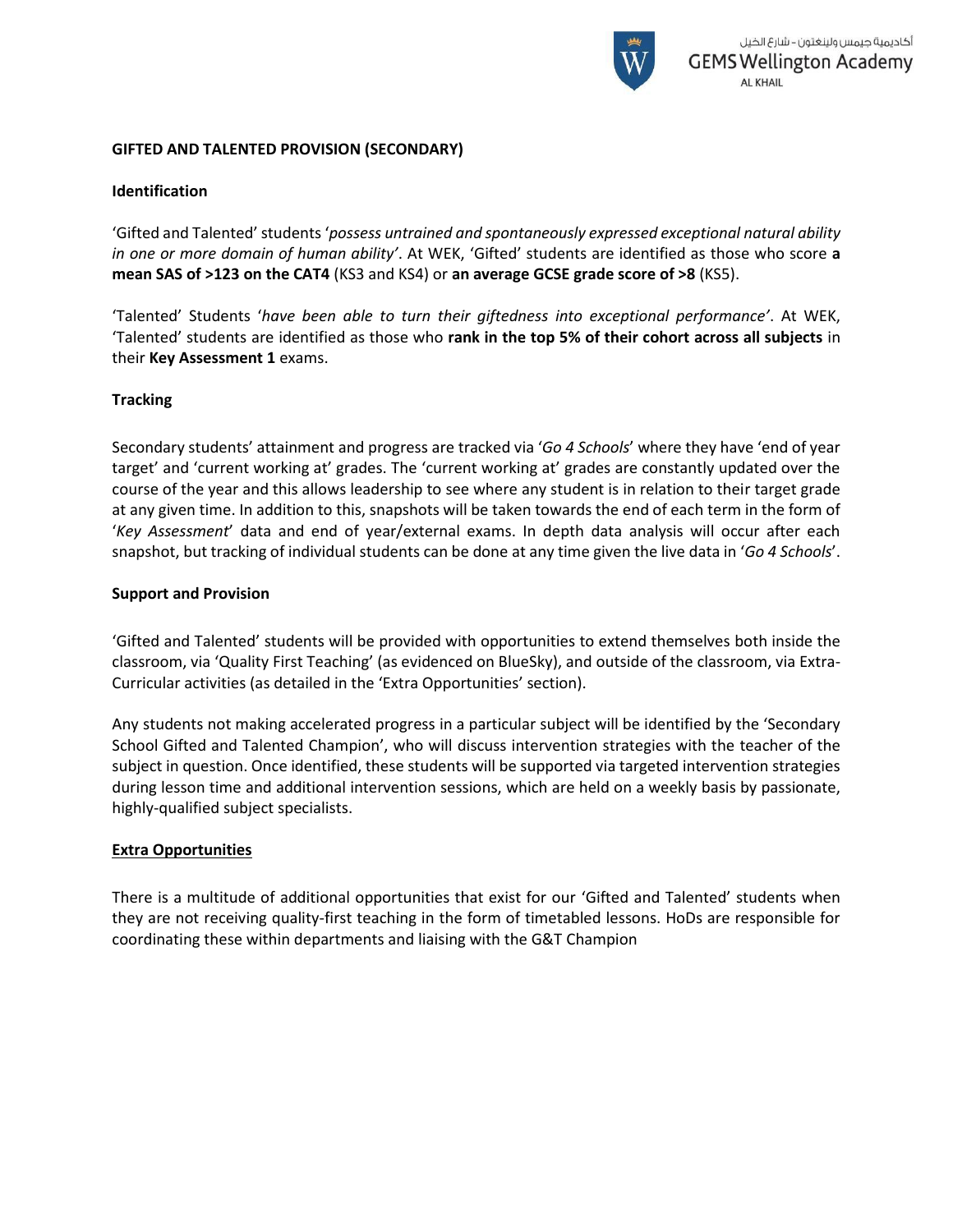

# **RESPONSIBILTIES**

# **THE ROLE OF THE HEADS OF INCLUSION (HOI AND SENCos)**

The Head of our Inclusion Team plays the lead role in coordinating The Academy's Inclusion provision. This involves working with the Principal, Executive Leadership Team and Senior Leadership Team to determine the strategic development of the policy. It is the responsibility of the Head of Inclusion and Determined Coordinator's to ensure that the Inclusion policy is implemented in full, and that the needs of the identified students are being addressed.

Specific responsibilities include ensuring that:

- Determined/ELL students are effectively identified.
- The Inclusion register is accurate and updated at least termly.
- The provision for Determined/ELL students is well-planned and effective.
- The impact of provision is monitored and evaluated.
- Provision is in place for new entrants with identified need.
- Parents and students are kept fully informed of progress and planned provision.
- The records of Determined/ELL students are accurate, updated and in line with department guidelines.
- The performance of the Inclusion Teaching Staff is monitored and effective.
- The performance of Learning Support Assistants (LSAs) is monitored and effective.
- There is advice and access to training available to Academy staff.
- The SEF and Academy Improvement Plan accurately reflect the strengths and areas for development of Determined/ELL students.

# **THE ROLE OF THE INCLUSION LINK TEACHER**

It is the role of the Inclusion Link Teacher:

- To work as part of a team to ensure that the needs of the whole student are identified and addressed including the social and emotional aspects of learning.
- To work with the form/class teachers to monitor the overall progress of students in their allocated year groups and identify students that may have need of additional provision.
- To maintain and update the Inclusion register in conjunction with the HOI and SENDCOs.
- To assess referred students in line with the Referral Process.
- To give advice to teachers and parents on how students with additional needs can be included in the mainstream classroom and supported at home.
- To work collaboratively with teachers, parents and students and be responsible for developing and ensuring the implementation and Individual Education Plan for students on Level 3 level of provision across all curriculum areas.
- To plan, deliver and oversee Level 2/3 intervention and monitor progress of the students receiving intervention.
- To work with and support Learning Support Assistants attached to students to ensure that the identified students are making progress.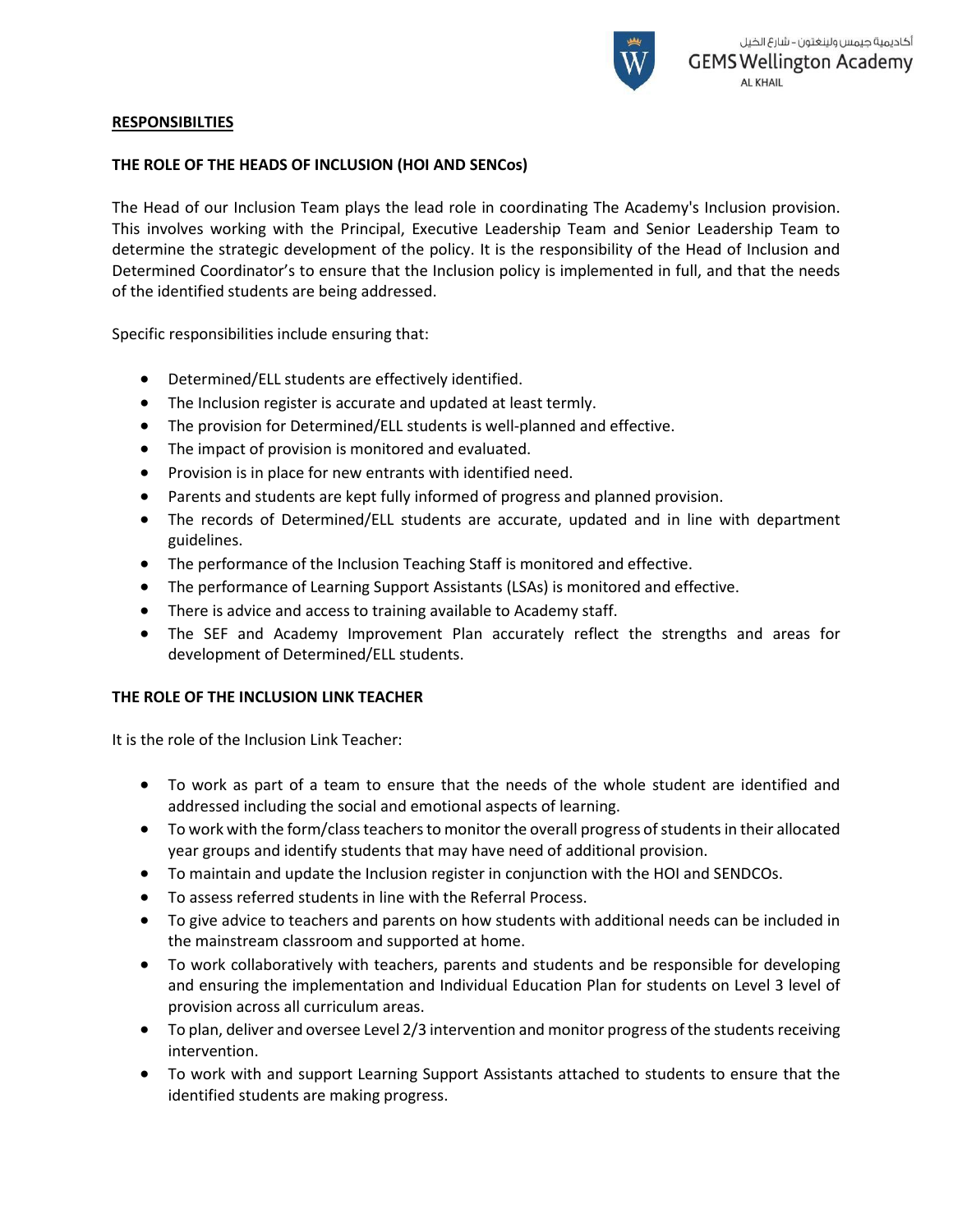

- To ensure that up-to-date and accurate files and records are kept to monitor progress in line with the guidelines of the department.
- To ensure that all IEPs are reviewed at least termly in conjunction with the student, parent, class teacher and any associated professionals.
- To work professionally with other members of the department to ensure the effective coordination of provision delivered by external agencies.

# **THE ROLE OF LEARNING SUPPORT ASSISTANTS AND TEACHING ASSISTANTS**

Each class in Early Years and Key Stages 1 and 2 (shared in Years 5 and 6) has a Teaching Assistant who supports groups and individuals within the class under the planning and guidance of the class teacher. Level 3 Students may have a Learning Support Assistant who supports that particular child working on specific targets, this may be as an individual or within a small group, support should always be appropriate to the child's learning and social needs.

LSAs are employed by the school to help address the needs of students with special educational needs. The support team are either funded by the school to work with, and support groups of students, or funded by the parents to work with specific students with a high level of need.

# **THE ROLE OF EXTERNAL SPECIALISTS**

We will take advice and use specialists from external agencies when necessary, only after careful assessment for learning and consultation and discussion with parents. Speech and language therapists and occupational therapists are available to provide sessions in school.

# **THE INCLUSION TEAM**

- 1. Mr. Mark Stemp Head of Inclusion
- 2. Miss Sara Salahelden Inclusion Specialist (KS1)
- 3. Mrs. Lubna Ghaffar SENCO (FS/KS1)
- 4. Miss Sarah Whitehead Inclusion Specialist(KS2)
- 5. Mrs. Elspeth Mackie SENDCO KS2
- 6. Ms Meriam Moreno Inclusion Specialist(KS2)
- 7. Miss Rathica Palaver SENDCO( Secondary)
- 8. Mr Neil Colbeck Head of ELL
- 9. Ms Jennifer McMahon Teacher of ELL
- 10. Mr Mahomed Mudasar Teacher of ELL
- 11. Mrs Rebecca Coward School Counsellor

# **MONITORING AND EVALUATION**

The overall effectiveness of Determined provision will be monitored and reviewed by members of the Executive Leadership Team, on a termly basis, to ensure consistency across the academy

There will be an annual review of this policy by the SENDCOs and Executive Leadership Team.